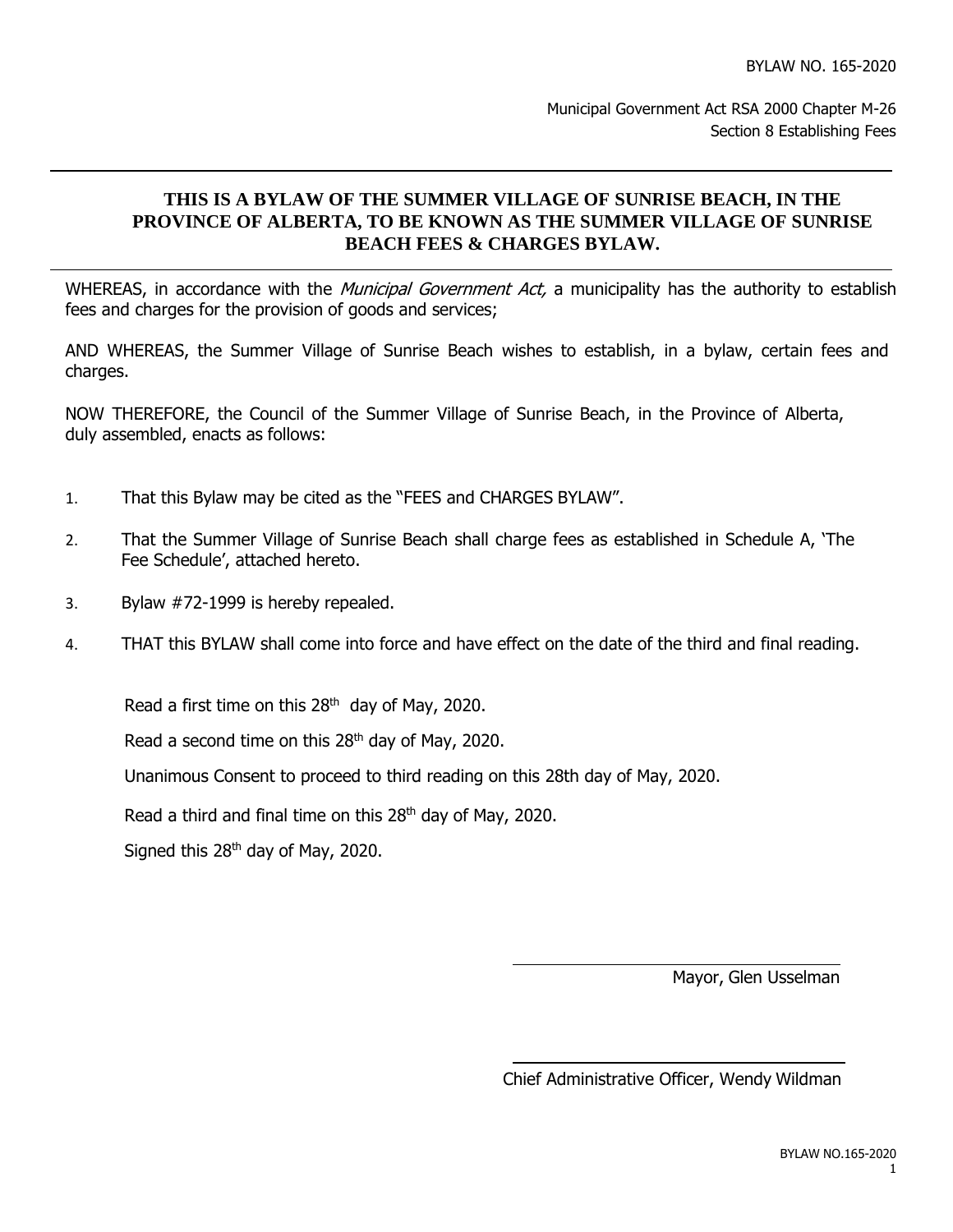## Municipal Government Act RSA 2000 Chapter M-26 Section 8 Establishing Fees

| SCHEDULE 'A' - Page 1 of 2                                                   |                                        |
|------------------------------------------------------------------------------|----------------------------------------|
| <b>BYLAW #165-2020 FEES &amp; CHARGES</b>                                    |                                        |
| <b>Summer Village of Sunrise Beach</b>                                       |                                        |
| <b>ADMINISTRATIVE FEES</b>                                                   |                                        |
| REQUEST FOR COPIES OF VILLAGE DOCUMENTS PER REQUEST                          | \$25                                   |
| COST OF COPIES PER COPY                                                      | \$0.50                                 |
| SPECIAL SERVICES RATE PER HOUR                                               | \$75                                   |
| <b>TAX CERTIFICATE</b>                                                       | \$25                                   |
| <b>TAX NOTIFICATION CHARGES</b>                                              | \$60                                   |
| ONE TIME DOG LICENSE FEE PER DOG (LIMIT OF THREE)                            | \$25                                   |
| SNOW REMOVAL PER LOT                                                         | SMALL \$200, MEDIUM \$250, LARGE \$300 |
|                                                                              |                                        |
| <b>APPEAL/AMENDMENT FEES</b>                                                 |                                        |
| ASSESSMENT APPEAL FEE (Refundable if applicant is successful)                | \$50                                   |
| DEVELOPMENT APPEAL FEE (Refundable if applicant is successful)               | \$200                                  |
| <b>SUBDIVISION APPEAL FEE</b>                                                | \$400                                  |
| LAND USE BYLAW AMENDMENT FEE                                                 | \$2,000                                |
|                                                                              |                                        |
| <b>DEVELOPMENT FEES</b>                                                      |                                        |
| PERMIT FEES ARE DOUBLED IF CONSTRUCTION STARTS PRIOR TO                      |                                        |
| APPROVAL OF THE DEVELOPMENT PERMIT                                           |                                        |
| DEVELOPMENT PERMITS - RESIDENTIAL PRINCIPAL BUILDING                         | \$300                                  |
| DEVELOPMENT PERMITS - RESIDENTIAL PRINCIPAL BUILDING<br><b>DISCRETIONARY</b> | \$500                                  |
| DEVELOPMENT PERMITS - RESIDENTIAL ADDITIONS TO PRINCIPAL                     |                                        |
| <b>BUILDING - PERMITTED</b>                                                  | \$150                                  |
| DEVELOPMENT PERMITS - RESIDENTIAL ADDITIONS TO PRINCIPAL                     |                                        |
| <b>BUILDING - DISCRETIONARY</b>                                              | \$300                                  |
| DEVELOPMENT PERMITS - SECONDERY SUITE, GARAGE & GARDEN                       |                                        |
| - PERMITTED<br>DEVELOPMENT PERMITS - SECONDERY SUITE, GARAGE & GARDEN        | \$300                                  |
| - DISCRETIONARY                                                              | \$500                                  |
| DEVELOPMENT PERMITS - DEMOLITION                                             | \$50                                   |
| DEVELOPMENT PERMITS - COMMERCIAL                                             | \$300                                  |
| DEVELOPMENT PERMITS - COMMERCIAL - DISCRETIONARY                             | \$500                                  |
| DEVELOPMENT PERMITS - HOME OCCUPATION/HOME OFFICE                            | \$150                                  |
| LETTER OF COMPLIANCE - STANDARD                                              | \$95                                   |
| LETTER OF COMPLIANCE - RUSH                                                  | \$190                                  |
| PLAN CANCELLATION BYLAW (LOT CONSOLIDATION)                                  | \$400                                  |
| PLAN CANCELLATION BYLAW REGISTRATION                                         | \$35                                   |
|                                                                              |                                        |

BYLAW NO.165-2020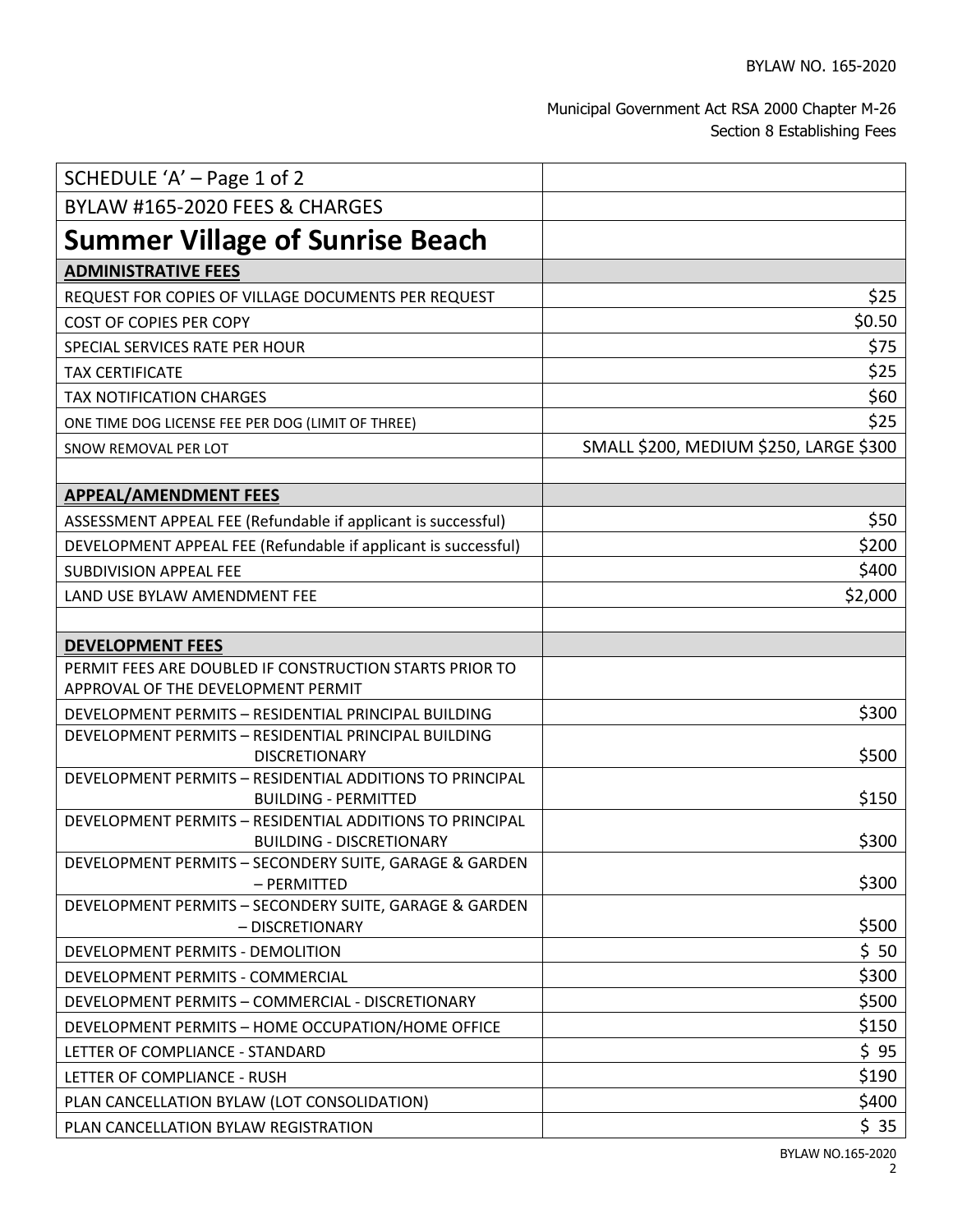## Municipal Government Act RSA 2000 Chapter M-26 Section 8 Establishing Fees

| SCHEDULE 'A' - PAGE 2 OF 2                                                                                                       |                         |
|----------------------------------------------------------------------------------------------------------------------------------|-------------------------|
| BYLAW #165-2020 FEES & CHARGES                                                                                                   |                         |
| <b>SUMMER VILLAGE OF SUNRISE BEACH</b>                                                                                           |                         |
|                                                                                                                                  |                         |
| DECK, OVER-HEIGHT FENCE, RETAINING WALL, CISTERN, HOLDING<br><b>TANK</b>                                                         | \$50                    |
|                                                                                                                                  |                         |
| <b>BUILDING PERMITS</b>                                                                                                          | <b>AS PER</b>           |
| <b>ELECTRICAL PERMITS</b>                                                                                                        | <b>SAFETY CODES</b>     |
| <b>PLUMBING PERMITS</b>                                                                                                          | <b>SERVICE PROVIDER</b> |
| <b>GAS &amp; HEATING PERMITS</b>                                                                                                 | <b>FEES</b>             |
|                                                                                                                                  |                         |
| <b>SUB-DIVISION FEES (SUBDIVISION AUTHORITY)</b>                                                                                 |                         |
| Subdivision fees at application for up to 3 lots, including any<br>remainder                                                     | $$700 + $100$ per lot   |
| Subdivision fees at application for up to 4 lots, including any<br>remainder                                                     | $$700 + $250$ per lot   |
| Separation of Titles (MGA 652(4)                                                                                                 | \$700                   |
| <b>Condominium Plan Consent</b>                                                                                                  | \$50 per unit           |
| Extension                                                                                                                        | \$250                   |
| Re-circulation                                                                                                                   | \$250                   |
| Fee at Endorsement<br>** Endorsement fees are charged at time of endorsement for all<br>subdivisions except Separation of Titles | $$100 + ($150per lot)$  |
| <b>Current Land Title</b>                                                                                                        | \$12                    |
|                                                                                                                                  |                         |
| <b>SUB-DIVISION FEES (MUNICIPALITY)</b>                                                                                          |                         |
| Lot Subdivision fee for lots that were previously consolidated:                                                                  |                         |
| $-1st$ Lot                                                                                                                       | \$5,000                 |
| -each subsequent lot                                                                                                             | \$2,500                 |
|                                                                                                                                  |                         |
| <b>RE-DISTRICTING/RE-ZONING FEES</b>                                                                                             |                         |
| Re-districting application                                                                                                       | \$2,000                 |
| Amend Municipal Development Plan                                                                                                 | \$2,000                 |
| Amend Land Use Bylaw                                                                                                             | \$2,000                 |
| Amend Provision of a Statutory Plan                                                                                              | \$2,000                 |
| Adoption of New Statutory Plan                                                                                                   | \$2,000                 |
|                                                                                                                                  |                         |
| GST will be charged where applicable                                                                                             |                         |